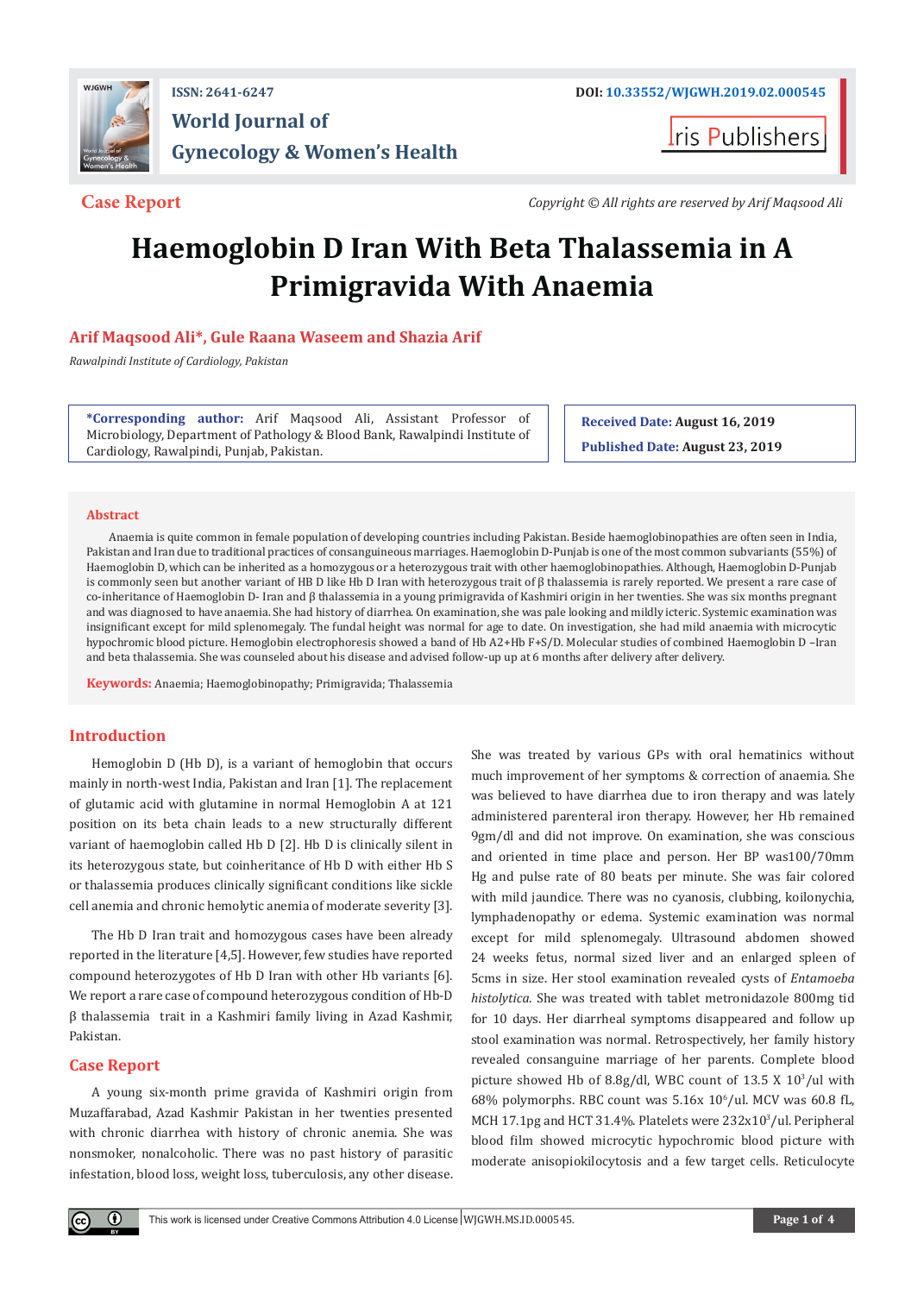count was 5.5%. Hemoglobin electrophoresis was advised to rule out haemoglobinopathy. It showed a band of Hb A2 plus Hb F plus Hb S/ D. Hb F was 0.8% and H A2 3.1%. Sickling test was negative. PCR for thalassemia showed a mutation in Fr 8-9(+G) and another Hb D (Iran). A diagnosis of combined haemoglobin D –Iran and β thalassemia were made. Urine examination was normal. The diagnosis was conveyed to the patient. No intervention was needed, however, she was counselled regarding the condition and advised to follow up at 6 months after delivery for blood screening for haemoglobinopathy.

#### **Discussion**

Hemoglobinopathies are one of the common blood disorders seen in Pakistani population. Mutations in the globin genes can cause either a quantitative reduction in output from that gene or alter the amino acid sequence of the protein produced. Quantitative defects cause thalassemia, whereas qualitative changes are referred to as Hb variants. These hereditary disorders of Hb pose a massive health problem in many third world countries including India, Pakistan, and Iran [7].

In a retrospective study conducted at National Institute of Blood Disease & Bone Marrow Transplantation, Karachi, Pakistan, a total of 2739 patients blood samples were analyzed from 2010-2014. The overall frequency of hemoglobinopathies was 34.2%, among which beta Thalassemia minor was 51.8% and Hb D trait was 6.7% and Beta Thalassemia major was 24.1%.7 Nearly similar findings were observed in other studies conducted by in Pakistan [8,9].

Thalassemias are inheritable common genetic disorder worldwide due to alteration in haemoglobin (Hb) production. About 4.83% of world's populations carries of globin chain variants including 1.67% of the population which is heterozygous for α-thalassemia and β-thalassemia [7].

Beta thalassemia occurs as a result of mutation in Hb-β gene on chromosome-11 and follows autosomal recessive pattern of inheritance. It spreads from asymptomatic to symptomatic depending on genetic conditions [4]. β thalassemia represents a heterogeneous group of hemoglobin disorders and is caused by **Table 1:** Hematological profile.

reduced or absent beta globin gene expression. The disease has high frequency in Mediterranean regions, Africa, Southeast Asia and Indian subcontinent. It is estimated that there are 270 million carriers of thalassemia world over and 80 million of them have beta thalassemia traits. It is a significant health problem in Pakistan and 5-7% of our population (approx 9-13 million) has thalassemia minor [10].

 Hb-D is a haemoglobin variant is seen mainly in North West India, Pakistan and Iran [4]. The co-inheritance of Hb-D and β thalassemia minor is rarely reported [11].

Hb D was first reported as a new Hb by Itano in 1951 in a North American family [12].

 Hb D Iran reported by Rahbar in a family in central part of Iran is the replacement of glutamic acid by glutamine at 22 (helical residue B4) [13]. In a study carried out at a largest medical center in Iran from November 2002 to December 2010, hemoglobin analysis of 220 patients with Hb D variants showed 92 cases of Hb D Punjab and 88 patients with Hb D Iran. There are few studies in literature regarding prevalence of Hb D in different countries [13]. There is scarcity of data regarding compound heterozygous Hb D Iran with β Thalassemia trait. Hb D occurs in four forms: heterozygous Hb D trait, Hb D- thalassemia, Hb S-D disease and homozygous Hb D disease, amongst them Hb D-Punjab is by far the commonest [3].

During 22 years of thalassemia screening in a Thalassemia Prevention Unit in northern Greece that covers the regions of central and western Macedonia, northern Greece, with a population of around 2.5 million, only 30 cases were found heterozygous of Hb D, 1 case of compound heterozygous for Hb S / Hb D-Punjab and 1 case of compound heterozygous for β-thalassemia / Hb D-Punjab among 80,401 subjects screened.

β thalassemia trait is very common and is found in more than half of pregnant anaemic patients in our region. Various studies have reported that the quantity of Hb D Iran eluting in the Hb A2 window in high performance liquid chromatography varies from 36.0 to 47.7% in a heterozygous condition, while in compound heterozygous states, the quantity varies between 47.3 and 94.4%.

| <b>Blood Counts</b>          |       |                   |
|------------------------------|-------|-------------------|
| TLC                          | 12.21 | $4 - 109/L$       |
| RBC                          | 4.67  | 3.8-5.8X 1012/L   |
| Hb                           | 8.8   | $12-15g/dl$       |
| <b>PCV</b>                   | 0.28  | $0.37 - 0.47$ ]/L |
| <b>MCV</b>                   | 56.7  | 76-96fL           |
| MCH                          | 18.8  | $27-32pg$         |
| MCHC                         | 32.1  | 31.5-34.5g/dl     |
| Platelet count               | 178   | 150-400X 109/L    |
| Reticulocyte count           | 4.7   | $0.5 - 2.5\%$     |
| Red cell width distribution  | 37.3  | 39-46fL           |
| Differential leucocyte count |       |                   |
| Neutrophils                  | 66    | 40-60%            |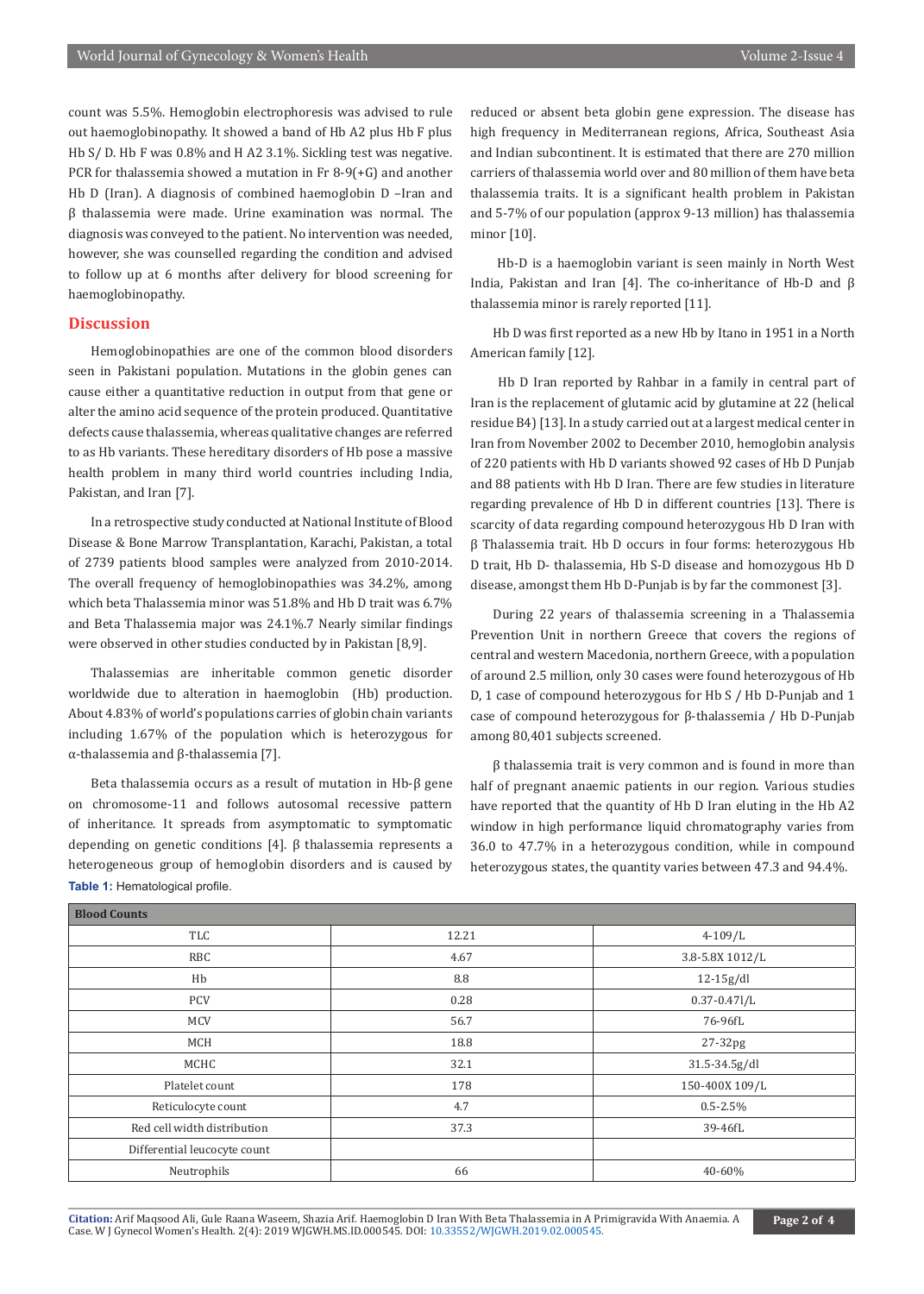| Lymphocytes                       | 22                                           | 20-40%            |
|-----------------------------------|----------------------------------------------|-------------------|
| Monocytes                         | 8                                            | 02-10%            |
| Eosinophils                       | 4                                            | $1 - 6\%$         |
| Red Cell Morphology               |                                              |                   |
| Hypochromia                       | $^{++}$                                      | $4 - 109/L$       |
| Microcytosis                      | $^{++}$                                      | 3.8-5.8X 1012/L   |
| Anisocytosis                      | $\ddot{}$                                    | $12-15g/dl$       |
| Poikilocytosis                    | $^{+}$                                       | $0.37 - 0.47$ ]/L |
| Target cells                      | $\begin{array}{c} + \end{array}$             | 76-96fL           |
| Tear drop cells                   | Occasional                                   | $27-32pg$         |
| Haemoglobin studies               |                                              |                   |
| Haemoglobin electrophoresis shows | Band of Hb A2+Hb F+S/D                       |                   |
| Haemoglobin F quantitation        | 0.80%                                        |                   |
| Haemoglobin A2 quantitation       | 3.1                                          | $2.0 - 3.5\%$     |
| Sickling/ Sickle cell solubility  | Negative                                     |                   |
| <b>PCR</b>                        | Shows Hb-D (Iran)/ Beta thalassemia (Fr 8-9) |                   |
| Opinion                           | Hb-D (Iran)/ Beta thalassemia Hb-D 96.1%     |                   |

Hb D-Iran is commonly found to be co-existent with β-Thalassemia and generally doesn't get diagnosed until patient comes for the diagnosis or treatment of the Thalassemia. In homozygous cases, such as one reported by Thornburg CD et al., Hb D-Iran can present with anaemia, poikilocytosis and mild hemolysis [5]. When co-existing with β-Thalassemia, the patient's clinical symptoms arise due to the thalassemia component and not due to the Hb D-Iran counterpart. One such case has been reported by Agrawal MG et al., where Hb D-Iran was co-existing with β-Thalassemia [14]. In heterozygous form with Hb A (Hb D-Iran trait), the patient is usually clinically silent and goes undetected as is evident from this index case (Table 1). Another case was reported by Gupta et al., where Hb D-Iran was present along with Hb D-Punjab [15]. It should be noted that in all these cases, Hb D-Iran was diagnosed by gene sequencing as was in our patient (Table 2).

**Table 2:** Molecular genetics - PCR for Thalassemia.

| <b>Mutation</b> |                                                              |  |
|-----------------|--------------------------------------------------------------|--|
| Mutation (1)    | Fr 8-9 $(+G)$                                                |  |
| Mutation (2)    | $Hb-D$ (Iran)                                                |  |
| Opinion         | Compound heterozygous with Hb-D Iran /Fr 8-9(+G)<br>mutation |  |

To our knowledge, we reported the first case of co-inheritance of compound heterozygous Hb D Iran with β thalassemia trait in Pakistan. The coinheritance of Hb D Iran with β thalassemia can be found in Pakistani population. Therefore, it is important to investigate patients suspected of haemoglobinopathy in an endemic area who either fail to respond to correction therapy for anaemia or present with clinical features of the disease. In order to prevent and ensure successful control programs of thalassemia and hemoglobinopathy, it is important to screen young couples for genetic before marriage [16].

#### **Acknowledgement**

None.

#### **Conflict of Interest**

Authors declare no conflict of interest.

#### **References**

- 1. Firkin F, Chesterman C, Penington D, Rush B (1996) Disorders of hemoglobin structure and synthesis. De Gruchi's Clinical Haematology in Medical Practice, (5<sup>th</sup> edn) Oxford: Blackwell Science, USA, p. 137-171.
- 2. [Baglioni C \(1962\) Abnormal human hemoglobin. VII. Chemical studies](https://www.ncbi.nlm.nih.gov/pubmed/13863930)  [on hemoglobin D. Biochem Biophys Acta 59: 437-449.](https://www.ncbi.nlm.nih.gov/pubmed/13863930)
- 3. D Desai, H Dhanani, M Shah, N Dayal, A Kapoor, et al. (2003) Homozygous Hemoglobin D Disease: A Case Report. The Internet Journal of Pathology 3(1): 1-4.
- 4. [De Marco EV, Crescibene L, Bagalh A, Brancati C, Quatierl A, et al. \(1994\)](https://www.tandfonline.com/doi/abs/10.3109/03630269409014148?journalCode=ihem20)  [Hb D-Iran \[B22\(B4\) Glu->Gln\] In Southern Italy. Hemoglobin 18\(1\): 65-](https://www.tandfonline.com/doi/abs/10.3109/03630269409014148?journalCode=ihem20) [69.](https://www.tandfonline.com/doi/abs/10.3109/03630269409014148?journalCode=ihem20)
- 5. [Thornburg CD, Zimmerman SA, Schultz WH, Ware RE \(2001\) An infant](https://www.ncbi.nlm.nih.gov/pubmed/11196276)  [with homozygous hemoglobin D-Iran. J Pediatr Hematol Oncol 23\(1\):67-](https://www.ncbi.nlm.nih.gov/pubmed/11196276) [68.](https://www.ncbi.nlm.nih.gov/pubmed/11196276)
- 6. Mohanty PK (2017) Compound heterozygote of Hb DIran [HBB: c.67G>C, b 22(B4) Glu>Gln] with b0 -thalassemia [cds 41/42 (-CTTT)] from Eastern India. Rev Bras Hematol Hemoter.
- 7. [Shabbir S, Nadeem M, Sattar A, Ara I, Ansari S, et al. \(2016\) Type and](https://www.tandfonline.com/doi/full/10.1080/2331205X.2016.1188875)  [frequency of hemoglobinopathies, diagnosed in the area of Karachi, in](https://www.tandfonline.com/doi/full/10.1080/2331205X.2016.1188875)  [Pakistan. Cogent Medicine 3\(1\): 1188875.](https://www.tandfonline.com/doi/full/10.1080/2331205X.2016.1188875)
- 8. [Saleem M, Ahmad PA, Mubarik A, Ahmed SA \(1985\) Distribution pattern](https://www.ncbi.nlm.nih.gov/pubmed/3927021)  [of haemoglobinopathies in northern areas of Pakistan. J Pak Med Assoc](https://www.ncbi.nlm.nih.gov/pubmed/3927021)  [35\(4\): 106-109.](https://www.ncbi.nlm.nih.gov/pubmed/3927021)
- 9. [Waheed U, Satti HS, Farooq N, Zaheer HA \(2012\) Frequency of haemo](https://www.ncbi.nlm.nih.gov/pubmed/23301402)[globinopathies: a single-centre, cross-sectional study from Islamabad,](https://www.ncbi.nlm.nih.gov/pubmed/23301402)  [Pakistan. East Mediterr Health J 18\(12\): 1257-1259.](https://www.ncbi.nlm.nih.gov/pubmed/23301402)
- 10. Rajashekar K, Harieesha KB, Hemanth M, Karthik JK, Sharmada BK (2017) Evaluation and comparison of bracket slot dimensions of commercially available pre adjusted edgewise appliance – an *in-vitro* study, International Journal of Current Research 9(04): 48804-48807.
- 11. Qadir M, Amir S (2017) Frequency of beta thalassemia trait in pregnant anemic patients attending Khyber Teaching Hospital, Peshawar-Pakistan. Khyber Med Univ J 9(4): 185-187.
- 12. [Itano HA \(1951\) A Third Abnormal Hemo-globin Associated with He](https://www.ncbi.nlm.nih.gov/pubmed/16589027)[reditary Hemolytic Anemia. Proc Natl Acad Sci U S A 37\(12\): 775-784.](https://www.ncbi.nlm.nih.gov/pubmed/16589027)
- 13. Zakerinia M, Ayatollahi M, Rastegar M, Amanat SH, Askarinejad AR, et al. (2011) Hemoglobin D (Hb D Punjab/Los Angeles and Hb D Iran) and co-inheritance with alpha-and beta-thalassemia in southern Iran. Iranian Red Crescent Medical Journal 13(7): 493-498.